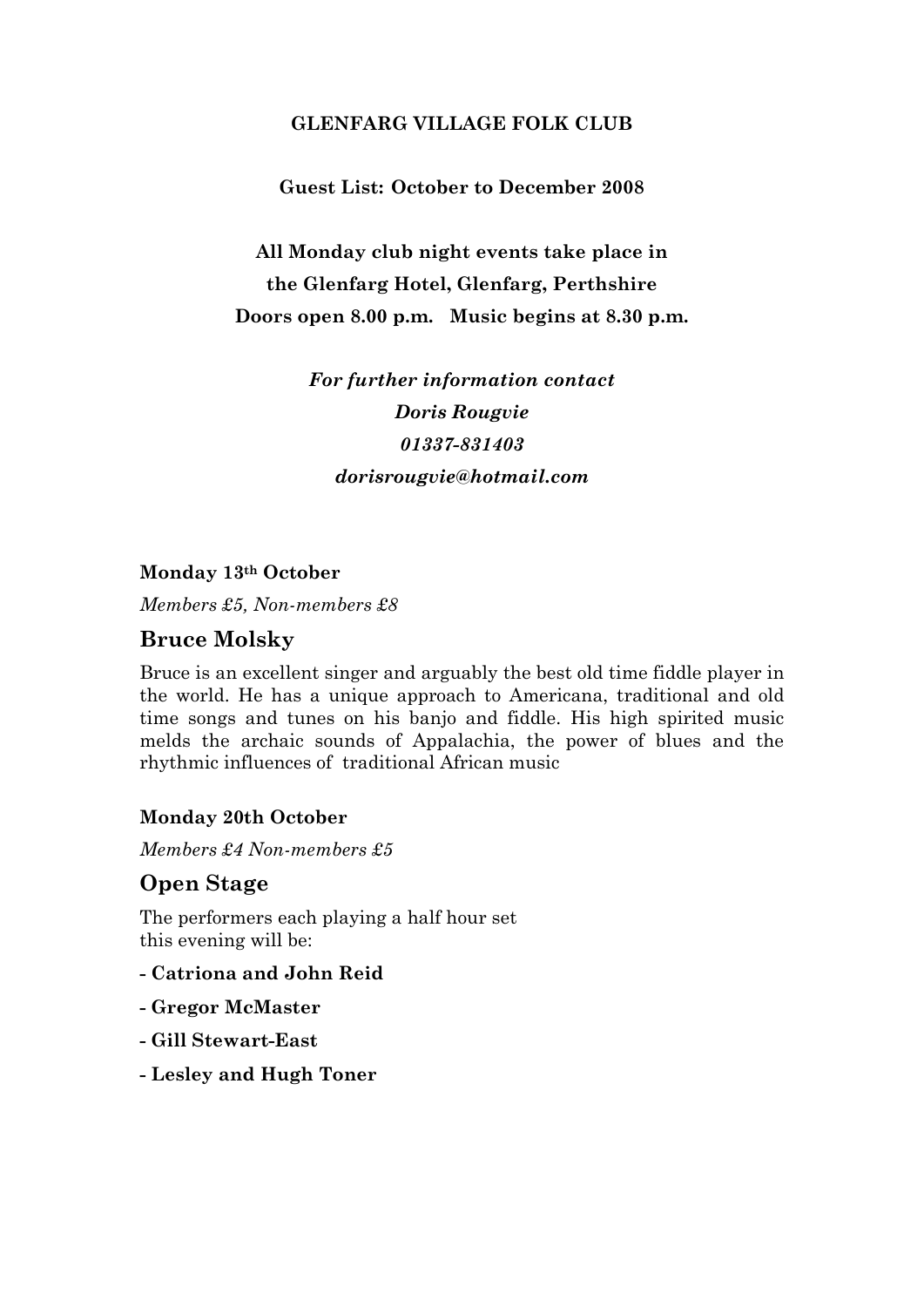### Monday 27th October

Members £5, Non-members £8

## David Francey

David is a Scots born singer songwriter living in the Lanark Highlands of Ontario, Canada. His songs have won him many awards worldwide. He can establish in moments a personal rapport with his audience. His wry humour and astute observations combined with his openhearted singing style have earned him a loyal following. A rare chance to hear him

#### Monday 3rd November

Members £5, Non-members £8

# Mike Silver

The ever popular Mike Silver is a consummate performer with a crystal clear voice. He makes audience involvement an art form because of his songs and the way he delivers them. People just can't resist the opportunity to take part in his music. A most accomplished artist, Mike's songs are of longing, love and loss, perceptive and thoughtful with haunting melodies and heart-stopping lyrics.

#### Monday 10th November

Members and Non members - All £3

#### Singaround Session

A warm welcome awaits you when you come and join our cosy singaround session. The theme for this evening is "Songs of The Sea". Inventive tenuous links and suggestions add to the fun. Come and join us.

#### Monday 17th November

Members £5, Non-members £8

## Iain Thomson Trio

Iain Thomson, a shepherd from the Isle of Mull, writes beautiful songs and tunes inspired by his life on the land and the changing face of Argyll. He will be joined by Marc Duff whistle and percussion (Ex Capercaillie) and ace accordionist John Somerville (Ex Croft No.5 & Salsa Celtica) A welcome return and a great evening of songs and tunes guaranteed.